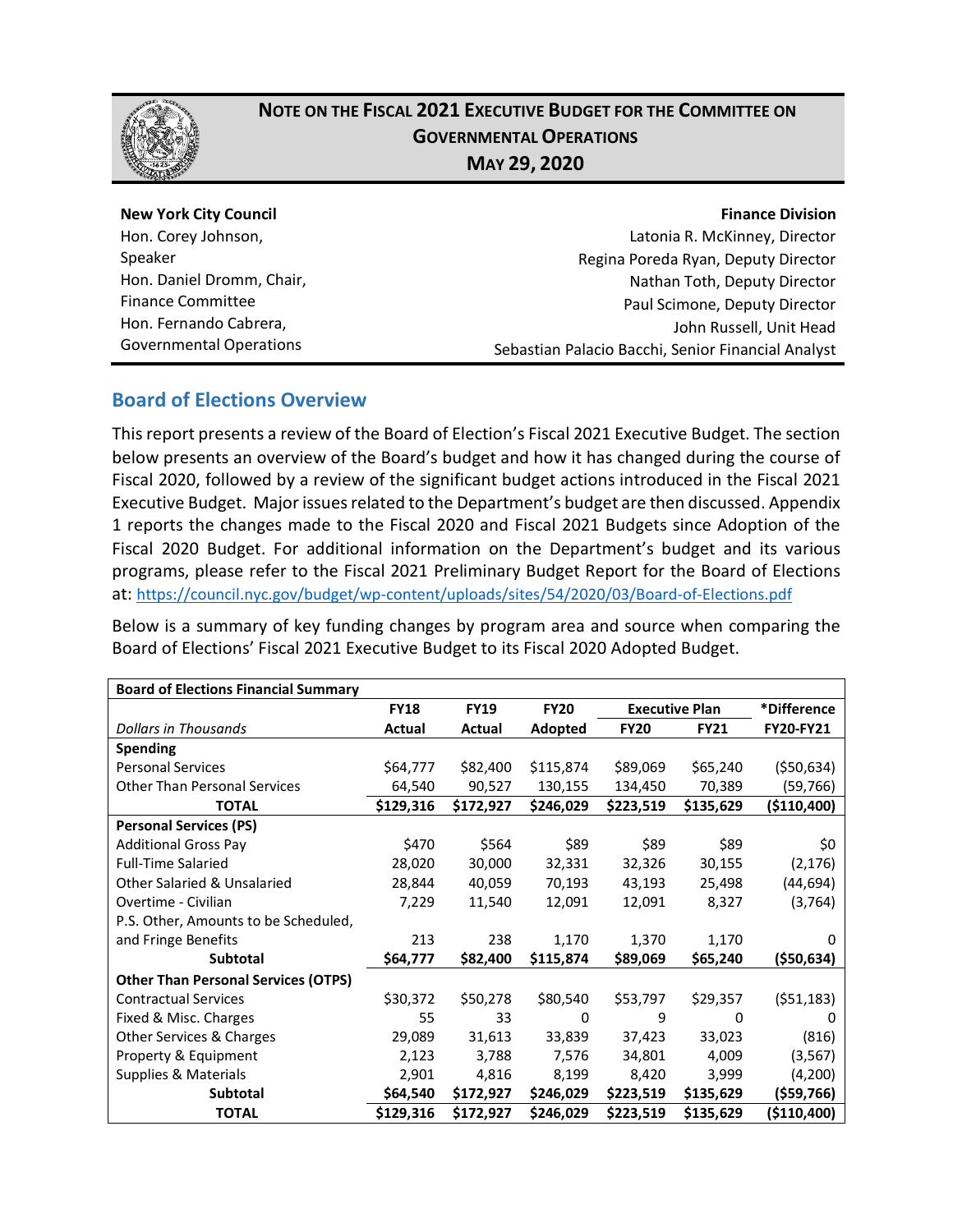|                            | <b>FY18</b> | <b>FY19</b> | <b>FY20</b> | <b>Executive Plan</b> |             | *Difference      |
|----------------------------|-------------|-------------|-------------|-----------------------|-------------|------------------|
| Dollars in Thousands       | Actual      | Actual      | Adopted     | <b>FY20</b>           | <b>FY21</b> | <b>FY20-FY21</b> |
| <b>Funding</b>             |             |             |             |                       |             |                  |
| City Funds                 |             |             | \$246,029   | \$215,015             | \$135.629   | (\$110,400)      |
| State                      |             |             | 0           | 8.504                 | 0           | 0                |
| Federal - Other            |             |             | 0           | 0                     | 0           | 0                |
| <b>TOTAL</b>               | \$129,316   | \$172.927   | \$246,029   | \$223,519             | \$135,629   | ( \$110,400)     |
| <b>Budgeted Headcount</b>  |             |             |             |                       |             |                  |
| <b>Full-Time Positions</b> | 537         | 544         | 517         | 517                   | 517         | 0                |
| <b>TOTAL</b>               | 537         | 544         | 517         | 517                   | 517         | 0                |

*\*The difference of Fiscal 2020 Adopted Budget compared to Fiscal 2021 Executive Budget.*

The Board of Elections' Fiscal 2021 Executive Budget totals \$135.6 million, and includes \$65.2 million in Personal Services (PS) funding to support 517 full-time (FT) positions. The Board's Fiscal 2021 Executive Budget is \$110.4 million less than its Fiscal 2020 Adopted Budget of \$246 million. This is primarily due to the fact that funding for Early Voting, which was funded at \$75 million for the current fiscal year, is not yet included in the Board's Fiscal 2021 budget. This is due to the fact that BOE is awaiting on further guidance from the Administration and the Governor as to how it would conduct its operations during the November Presidential Election due to the coronavirus (COVID-19) pandemic and social distancing guidelines currently in place. Additionally, the Board's current year budget is \$31 million less than its current year budget during the Fiscal 2021 Preliminary Budget at \$254.5 million. This is entirely due to the Board's Citywide Savings Program, which is discussed later in the *"Citywide Savings Plan"* section of this report.

## **New in the Executive Budget**

Although the Board's Fiscal 2021 Executive Budget does not include new needs, it includes other adjustments and savings that impact its Fiscal 2020 and Fiscal 2021 budget.

## **Other Adjustments**

- **Heat, Light and Power.** The Board's Fiscal 2021 Executive Budget includes a decrease of \$14,000 in Fiscal 2020 and a baselined decrease of \$4,000 beginning in Fiscal 2021 as it reduces spending on its heat, light and power budget.
- **Lease Expenditures.** The Fiscal 2021 Executive Budget adds \$4.7 million in Fiscal 2021, \$4.9 million in Fiscal 2022, and baselined \$4.5 million beginning in Fiscal 2023 due to increased lease expenditures at BOE facilities. Of this total, \$3 million is associated with new lease costs and higher rent for more space at a warehouse at 43-23  $2<sup>nd</sup>$  Avenue, and other utility and rent increases to various other BOE warehouses and facilities in the City.

#### **Citywide Savings Plan**

• **PS and OTPS Savings.** The Board will generate one-time budgetary savings of \$31 million in Fiscal 2020 primarily due Governor Cuomo's Executive Order in March 2020, which moved the date of the New York State Presidential Primary from April 28<sup>th</sup> to June 23<sup>rd</sup>. Of this total, \$18 million originate from the Board's Poll Worker Budget, while another \$4 million are from avoiding duplicating the annual informational notices and ballots for the April 28<sup>th</sup> NY State Presidential Primary, prior to the March 30<sup>th</sup> official mailing date. Other savings originate from a reduction in printing and trucking costs.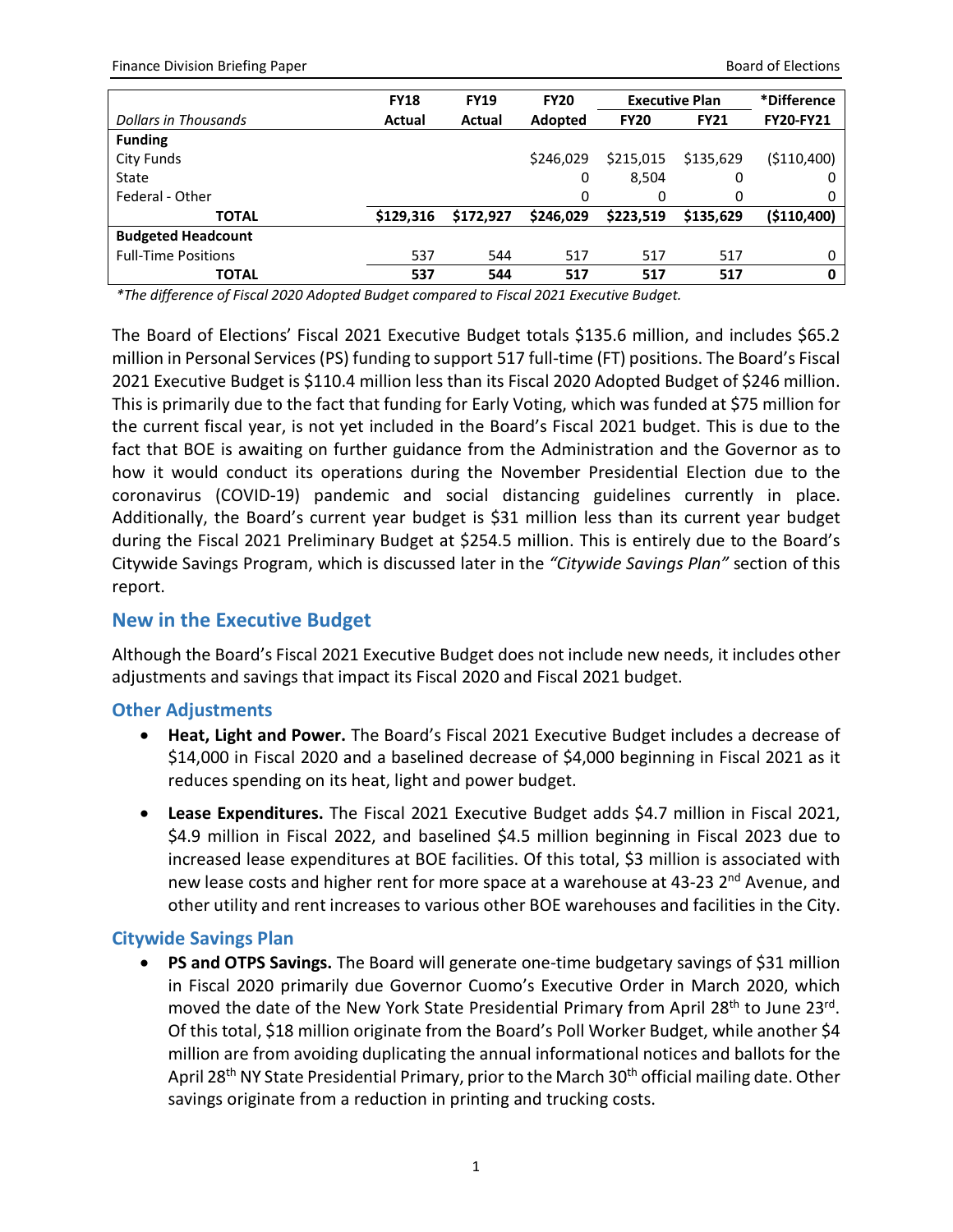## **Fiscal 2021 Executive Budget Issues**

The Fiscal 2021 Executive Budget for the Board of Elections, coupled with the ongoing COVID-19 pandemic, present significant budget issues that the Council will address in this section.

#### **Lack of Early Voting Funding**

As mentioned above, the Board's Fiscal 2021 Executive Budget does not include funding for Early Voting. During the Fiscal 2020 Executive Budget last year, the Administration added \$75 million in BOE's budget to cover costs associated with Early Voting, with it was first used during the November 2019 General Election. OMB has mentioned that since Fiscal 2021 only has two elections, which include the November Presidential Election and the June 2021 Citywide Primaries, compared to the three elections what were budgeted for in Fiscal 2020, it anticipates the Board would need approximately \$50 million for Early Voting expenses. Nonetheless, the lack of funding for Early Voting in the Board's Fiscal 2021 budget presents a significant budgetary risk.

#### **Absentee Ballots**

In March 2020, NY State Governor Cuomo signed an Executive Order that moved the NY State Presidential Primaries, the Queens Borough President and Council District 37 Special Elections from April 28<sup>th</sup> to June 23<sup>rd</sup>. On April 9, 2020, the Governor signed an Executive Order that allowed New Yorkers to file and obtain an absentee ballot to vote during the June 23<sup>rd</sup> election, in an effort to reduce the number of people gathering at poll sites to vote in the wake of the COVID-19 pandemic. Lastly, on April 24, 2020, the Governor signed another Executive Order that would send each eligible voter in NY State an absentee ballot application form, with a postage paid return option for such application. According to the City Board of Elections, on any given year, it is able to process approximately 100,000 absentee ballots without significant constraints. Given the Governor's recent Executive Orders which will send all New Yorkers an absentee ballot, it is likely that the Board will need additional funding in its current fiscal year budget to process a large influx in absentee ballots due to the COVID-19 pandemic. However, it is difficult to provide a cost estimate to this number, as it depends on the number of people that submit their absentee ballots for processing.

## **Ranked Choice Voting**

As part of Ballot Proposal #1 during the November 2019 General Election, NYC voters approved to move to a system of ranked choice voting, which would take effect beginning in January 2021 for all Mayor, Public Advocate, Borough President, and City Council races. Under the system, voters will have the opportunity to rank up to five candidates in order of preference, instead of casting a ballot for one person. If no candidate get a majority vote, the last place candidate is eliminated, and their votes are parceled out to the voter's second choice, a computerized process that continues until one candidate has the majority and is declared the winner of said race. However, ranked choice voting will cause ballots to become longer, and therefore, generate additional ballot printing costs. As of the release of the Executive Budget, the Board's Fiscal 2021 budget does not include funding for ballot printing costs associated with the introduction of ranked choice voting.

## **Poll Site Interpretation Services**

The BOE currently offers interpretation services in Spanish, Chinese, Bengali and Korean in neighborhoods with large numbers of speakers in those languages. Unfortunately, interpretation services in some of the City's most commonly spoken languages, including Russian, Haitian Creole, Yiddish and Polish are not offered. In Fiscal 2019, pursuant to an agreement with the City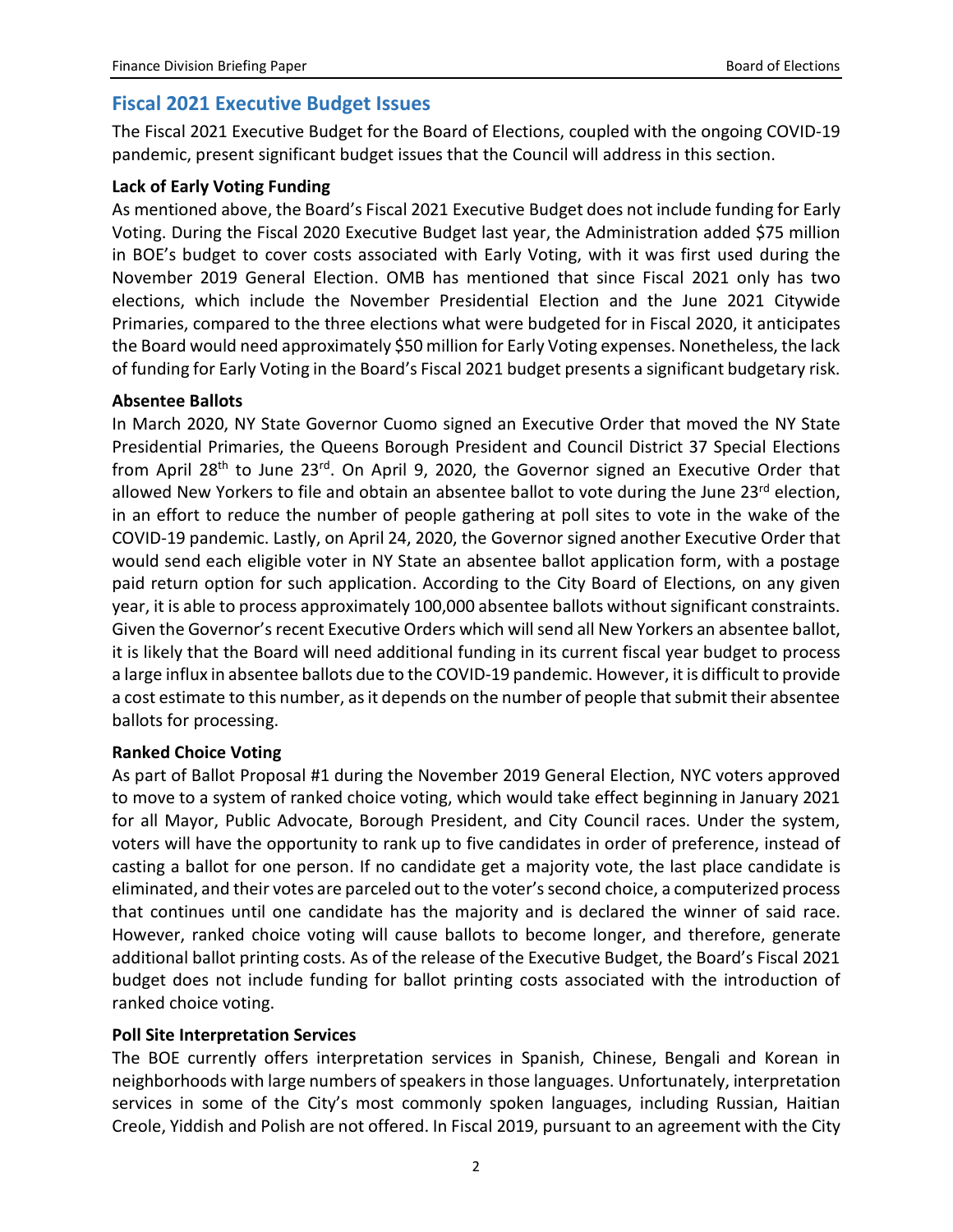Council, the Mayor's Office of Immigrant Affairs (MOIA) launched a supplementary program to provide poll-site interpretation services in languages not covered by the BOE. Although the current fiscal year includes \$640,000 for this program, funding for this program has yet to be included in the Fiscal 2021 budget.